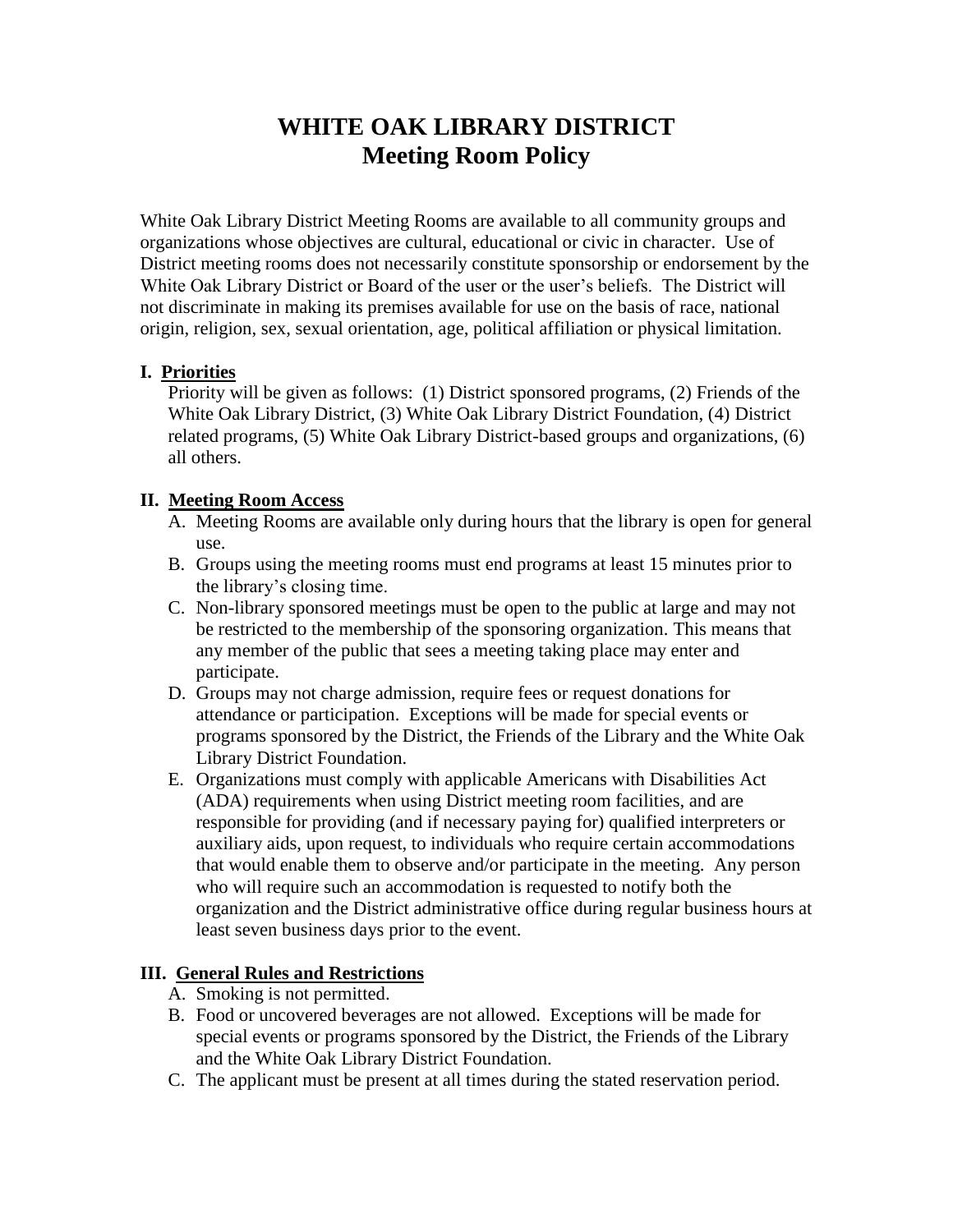- D. The District is not responsible for equipment, supplies, materials or personal possessions owned by those sponsoring or attending a meeting or activity.
- E. Rooms must be left in the condition they were found. The organization or person reserving the meeting room is responsible for any and all damages. Meeting room applications must contain necessary credit card information in the event that billing occurs for cleanup or restoration of the meeting space.
- F. The applicant is solely responsible for the behavior, well-being and safety of any and all of their meeting participants.
- G. Adequate adult supervision of minors is required at all times. One adult per 12 minors is required.
- H. Activities and materials must be contained within the room.
- I. Groups using the facilities must conform to all fire and safety regulations, including maintaining open aisle space and abiding by occupancy limits.
- J. District staff will not be made available to change the room arrangement or to provide support services such as carrying equipment or materials into or around library facilities, operating audio-visual equipment, making photocopies, accepting phone calls or taking messages for the sponsoring organization or its participants.
- K. Any telephones located in the meeting rooms are for District staff and emergency use only. Groups and organizations cannot make or accept phone calls in library meeting rooms with District-owned equipment.
- L. For the safety of all in attendance, the applicant is required to read a statement at the opening of each meeting that identifies the available emergency exit routes and cautions against using the elevator during emergency situations. A copy of the statement and an evacuation map are provided with each reservation confirmation.

## **IV. Prohibited Uses and Activities**

Library meeting rooms cannot be used for the following purposes:

- A. The sale, promotion, endorsement or advertisement, whether directly or indirectly, of a commercial product or service. This includes organizations or businesses that intend to generate future revenue based upon 'free' educational programs promoting products or services offered by the sponsoring party.
- B. Learning institutions, instructors or tutors conducting classes or study sessions that involve a fee for participation and groups or individuals promoting future courses or services entailing fees.
- C. Employee recruitment, training or staff meetings.
- D. Gambling activities.
- E. Strictly social functions; defined as an event intended for entertainment through companionship with friends and associates, including, but not limited to, weddings, anniversaries, showers, card parties, birthday parties and social club events.
- F. Benefits for private individuals, organizations and charities.
- G. Legal depositions, proceedings or meetings pertaining to a lawsuit or civil action.
- H. Activities that advocate the election or defeat of a candidate for public office or which advocate affirmative or negative votes concerning any political proposition.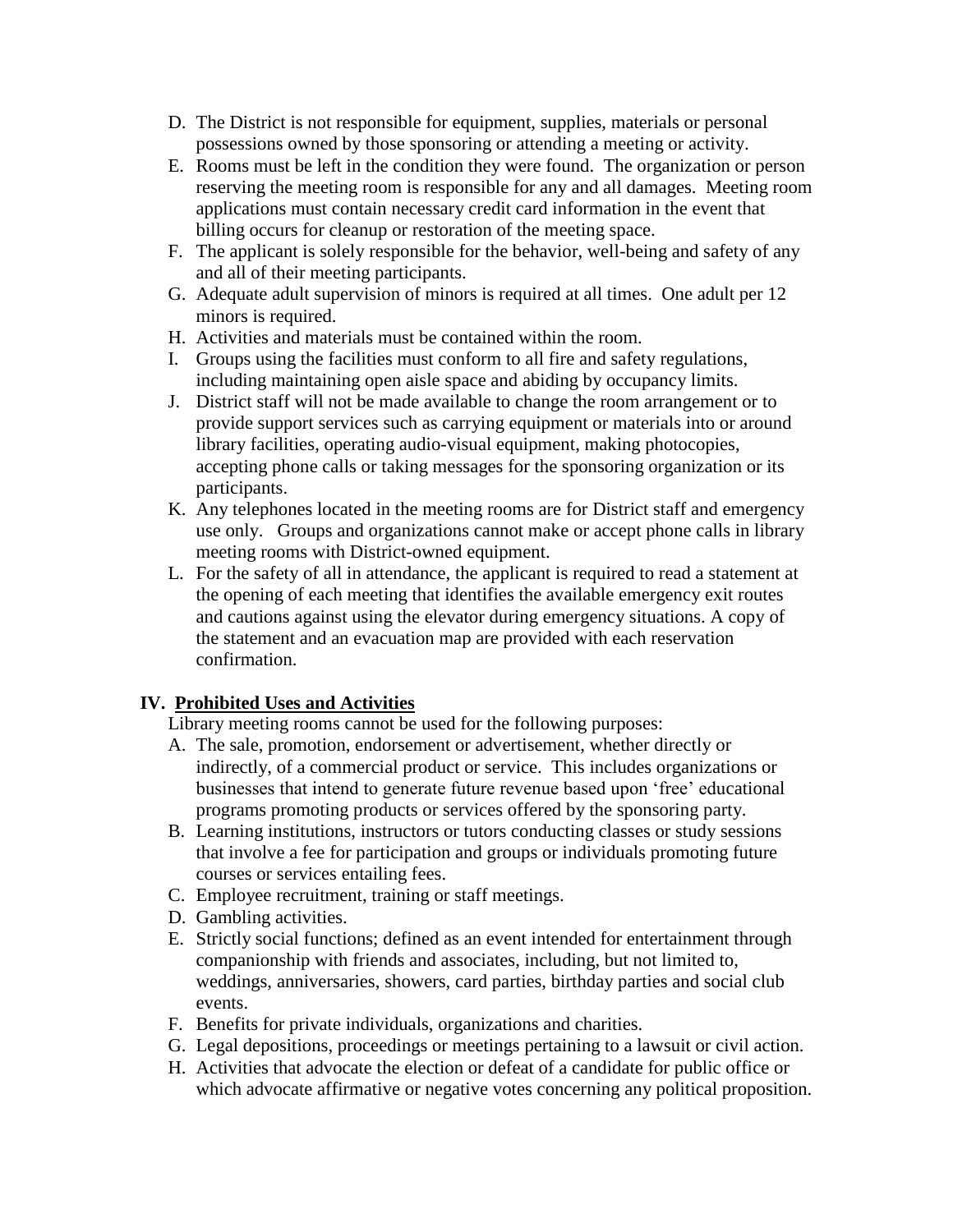## **V. Application Process and Reservations**

- A. All those who wish to use the meeting rooms must complete the standard application form which will be attached to the policy statement.
- B. The Director will have complete administrative responsibility for approval of applications and scheduling of reservations.
- C. Meetings should be scheduled as far in advance as possible, however, the District reserves the right to restrict the sign-up calendar until District programs and events have been recorded for the relevant period of time.
- D. Bookings for the period of January 1 through April 30 will be accepted beginning, and no sooner than December 1. Bookings for the period of May 1 through August 31 will be accepted beginning, and no sooner than, April 1. Bookings for the period of September 1 through December 31 will be accepted beginning, and no sooner than, August 1.
- E. The Library requires a minimum of two weeks to process an application.
- F. Applications are approved on a first-come, first-served basis within 14 business days of receipt of the completed application.
- G. The applicant must be a member, officer or agent of the sponsoring organization.
- H. Non-residents and organizations not based in White Oak Library District cannot list the address of another party in order to benefit from White Oak Library District residential status.
- I. The District reserves the right to change meeting locations according to its own convenience without prior notice.
- J. The District also reserves the right to determine if a particular request for meeting room use constitutes a monopolization that unfairly restricts use by other organizations. Exceptions may be based upon special circumstances and upon availability of the room.
- K. Applicants must provide two unique contact names and phone numbers that the District can give out to the public for questions and referrals to your organization.
- L. Authorization to use the meeting rooms is not transferable to another organization.
- M. Please notify the District administrative office immediately if a meeting is canceled.
- N. In the event of an emergency closing of the District, all reservations are automatically canceled and any fees paid will be refunded. District staff will attempt to inform the contact person of the closing. Applicants may also check the District website [\(www.whiteoaklibrary.org\)](http://www.whiteoaklibrary.org/) or call the relevant library branch to receive announcements regarding an unexpected closing.

## **VI. Meeting Room Fees**

- A. Use of the community meeting rooms is free of charge for White Oak Library District residents and White Oak Library District-based groups and organizations.
- B. The District will charge non-residents and organizations not based within the White Oak Library District a non-refundable fee for each date that the meeting rooms are booked. The person(s) signing the application is responsible for payment.